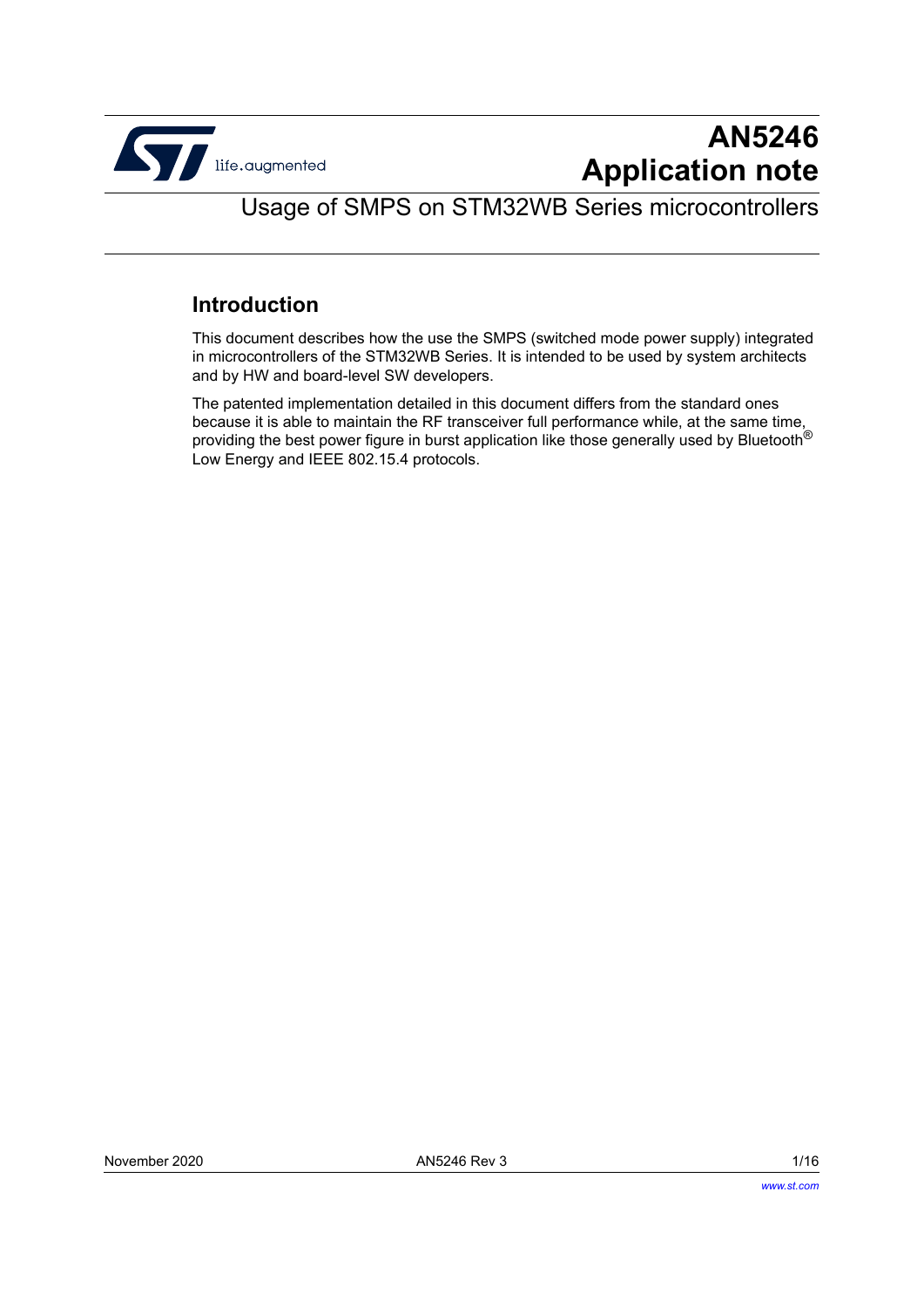# **Contents**

| 1              |     |                                                           |  |  |  |
|----------------|-----|-----------------------------------------------------------|--|--|--|
|                | 1.1 |                                                           |  |  |  |
|                |     | 1.1.1                                                     |  |  |  |
|                |     | 1.1.2                                                     |  |  |  |
|                |     | 1.1.3                                                     |  |  |  |
|                | 1.2 |                                                           |  |  |  |
|                | 1.3 |                                                           |  |  |  |
|                |     | 1.3.1                                                     |  |  |  |
|                |     | 1.3.2                                                     |  |  |  |
|                | 1.4 |                                                           |  |  |  |
| $\overline{2}$ |     |                                                           |  |  |  |
|                | 2.1 |                                                           |  |  |  |
|                |     | 2.1.1                                                     |  |  |  |
|                | 2.2 | Startup time when in Stop1 or Stop2 mode 11               |  |  |  |
|                | 2.3 |                                                           |  |  |  |
|                |     | 2.3.1<br>Rollback current when SMPS voltage decreases  12 |  |  |  |
|                |     | 2.3.2                                                     |  |  |  |
|                |     | VLXSMPS overrides absolute maximum ratings 13<br>2.3.3    |  |  |  |
| 3              |     |                                                           |  |  |  |
| 4              |     |                                                           |  |  |  |

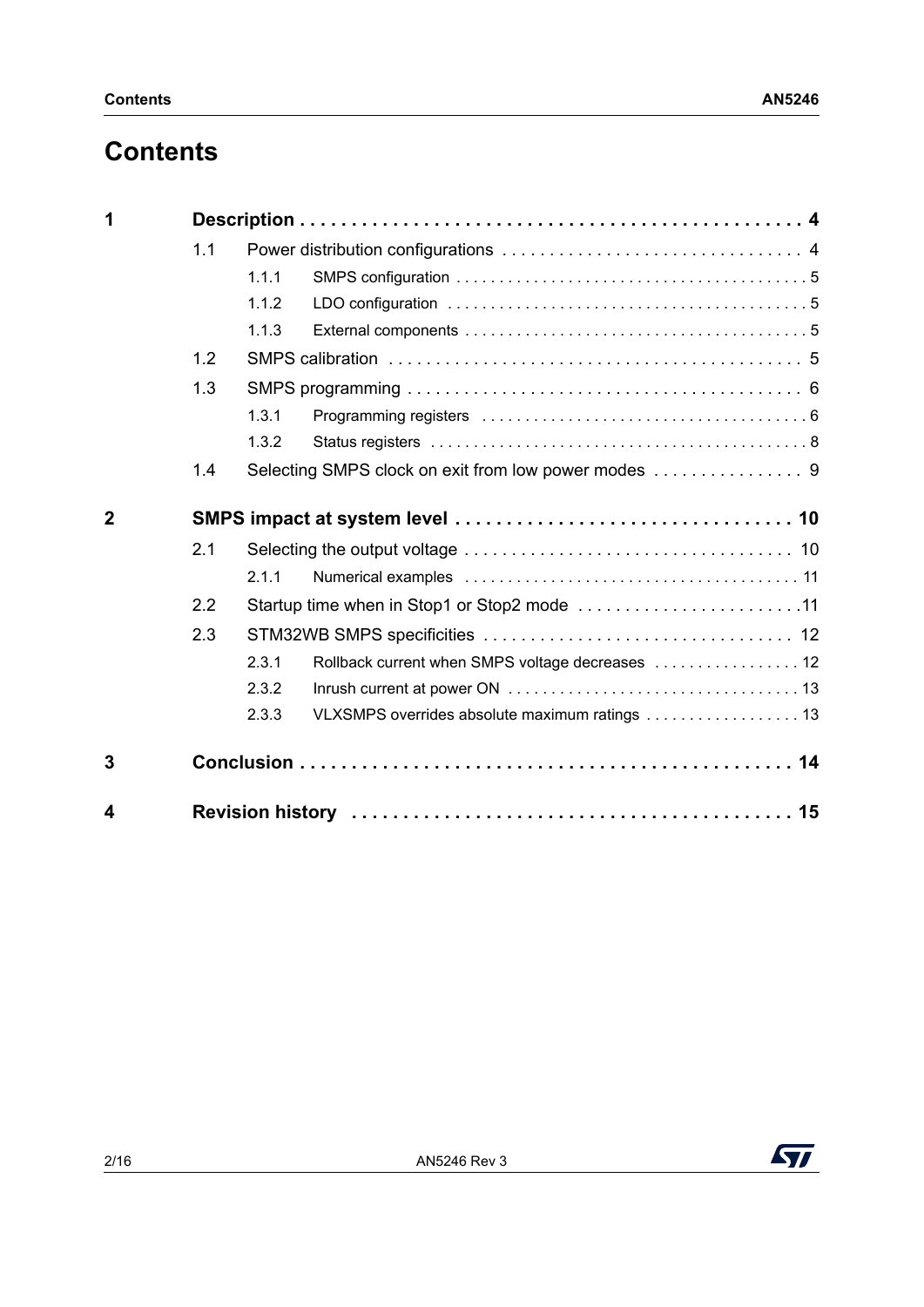# **List of figures**

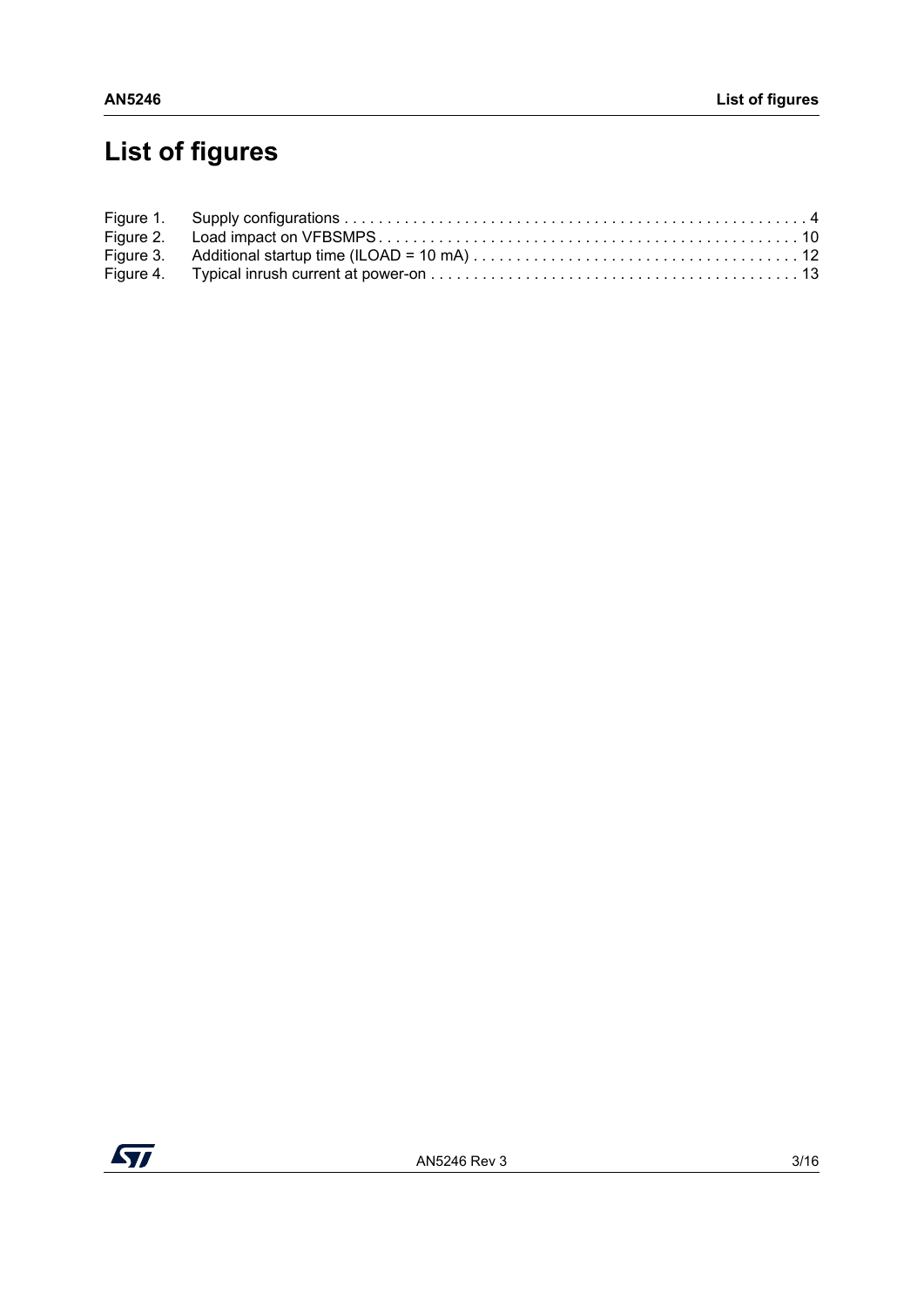# <span id="page-3-0"></span>**1 Description**

STM32WB Series microcontrollers, based on Arm<sup>®(a)</sup> cores, embed a powerful SMPS that can be used to improve power efficiency when the supply voltage is high enough. The SMPS efficiency increases when the difference between  $V_{FBSMPS}$  and  $V_{DD}$  is high.

In order not to disturb the RF performance, the switching frequency of this SMPS is synchronous with the RF main clock source HSE. The allowed frequencies for the SMPS are 4 or 8 MHz. Note that during RF startup phases from low power modes the HSI will be used instead of HSE, resulting in a faster wakeup time (instead of waiting for the HSE stabilization before starting the SMPS and the digital logic).

Two specifics features have been added to this step-down SMPS in association with all the low power modes supported by STM32WB microcontrollers:

- BYPASS mode: capability for the SMPS to be bypassed (the current continues to flow through its coil), the  $V_{\text{DDSMPS}}$  voltage is directly connected to  $V_{\text{L}X\text{SMPS}}$ . An additional hardware mechanism allows the SMPS to automatically switch to the BYPASS mode if the V<sub>DD</sub> voltage falls below a given level (V<sub>BORH</sub>) ensuring smooth operation even at very low operating voltages.
- OPEN mode: in this mode the SMPS output  $(V_{LXSMPS})$  is open from any circuitry and the load of the SMPS bulk capacitance is kept. This makes it possible to speed-up the wakeup time by having the bulk capacitance pre-charged.

The internal state machine manages these states automatically when entering and exiting the STM32WB low power modes.

# <span id="page-3-1"></span>**1.1 Power distribution configurations**

Two wiring configurations can be used, depending upon the global application, targeted power and cost.

<span id="page-3-2"></span>

#### **Figure 1. Supply configurations**

# arm

a. Arm is a registered trademark of Arm Limited (or its subsidiaries) in the US and/or elsewhere.

4/16 AN5246 Rev 3

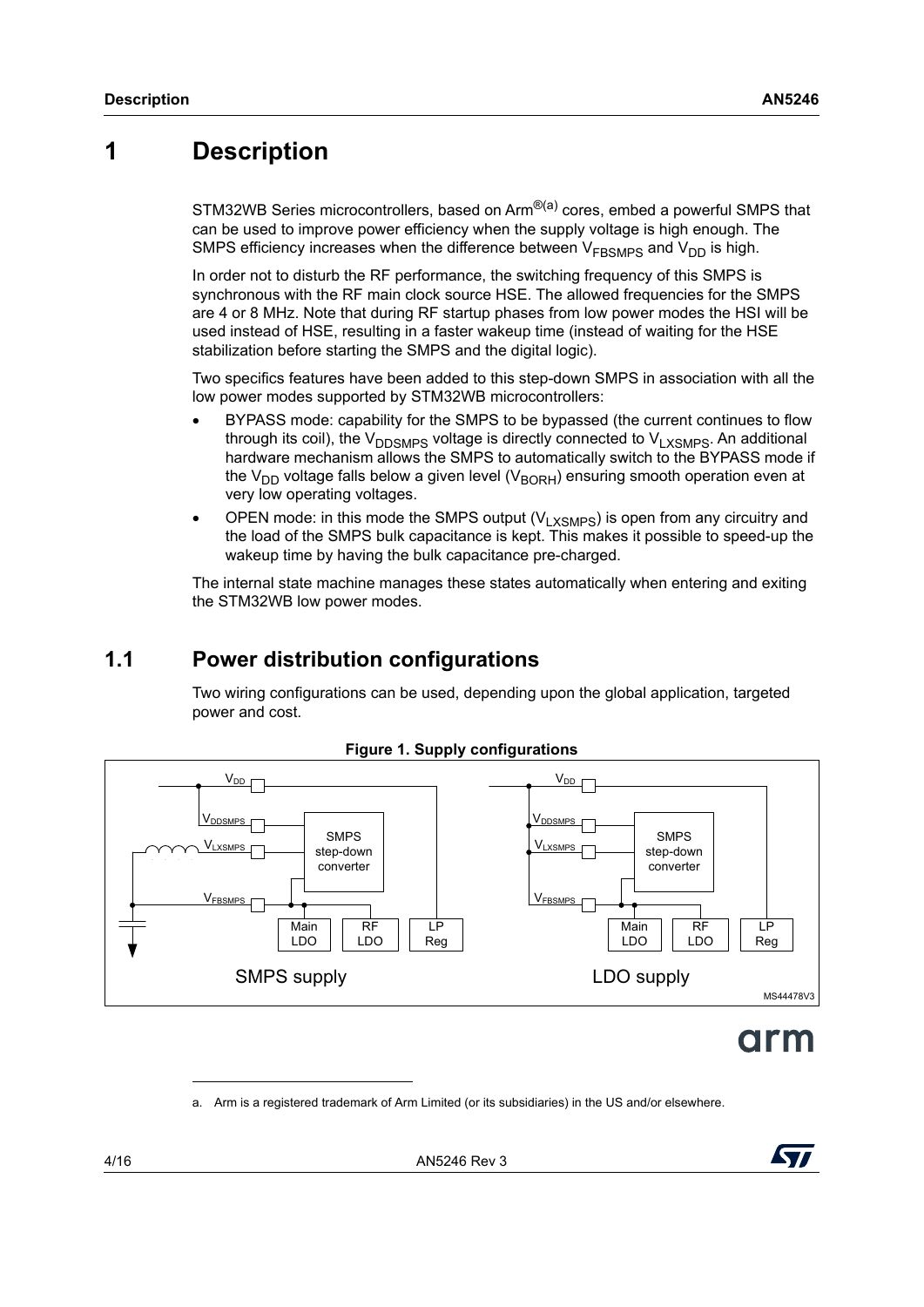### <span id="page-4-0"></span>**1.1.1 SMPS configuration**

In this configuration the SMPS can be used to provide the internal supply to the MCU.

It is not possible to use the SMPS output ( $V<sub>FBSMPS</sub>$ ) to supply any external circuitry, as its voltage and current capability are impacted by internal STM32WB states. For example, SMPS nominal voltage depends upon the RF Tx level, and the current capability depends upon the STM32WB low power state (OPEN mode).

*Note: This PCB configuration can also be used without the inductor, replacing it by a 0* Ω *in BYPASS mode, similarly to the LDO configuration. In this case the SMPS must be not enabled.*

## <span id="page-4-1"></span>**1.1.2 LDO configuration**

In this configuration the SMPS is not used and  $V_{\text{DDSMPS}}$ ,  $V_{\text{LXSMPS}}$  and  $V_{\text{FRSMPS}}$  must be connected to  $V_{DD}$ .

This configuration is recommended when the  $V_{DD}$  is low (below 2.0 V), or if power consumption is not the major concern, but rather the size of the PCB and the number of external components are (gaining two inductors and one capacitor).

In this configuration this section does not apply. All SMPS register must not be modified from their default reset value.

### <span id="page-4-2"></span>**1.1.3 External components**

To operate properly the SMPS needs two inductors and two capacitances, their values depend upon the targeted performance, the PCB area and the total height allowed in the mechanical design.

For best power performance 4 MHz should be selected, which leads to an inductor of 10 µH associated with a bulk capacitance of 4.7 µF.

For smaller footprint, and especially to enable the use of very low profile inductors, the 8 MHz can be selected, making it possible the use of a 2.2  $\mu$ H inductor associated with a 4.7 µF bulk capacitance.

Another 4.7  $\mu$ F capacitor must be used to decouple the  $V_{\text{DISMPS}}$  supply.

All these components must have the lowest possible ESR values and good performance at high frequencies.

For all packages it is advised to add an extra 10 nH inductor in series with the 10 or 2.2 µH one. This is needed to filter the RF harmonic that can degrade the receiver performance.

*Note:*  $V_{DDSMPS}$  must be connected to  $V_{DD}$  and the voltage rising and falling must satisfy the *conditions described in the data sheet.*

# <span id="page-4-3"></span>**1.2 SMPS calibration**

The SMPS voltage is calibrated in production at 1.50 V reference voltage. Two Flash memory locations contain the values to be used when selecting the SMPS output voltage.

 *SMPS\_coarse\_engi\_trim* (last 4 bits of the FLASH address 0x1FFF7559) contains a number (normally between 4 and 10) corresponding to the 1.5 V reference point. This

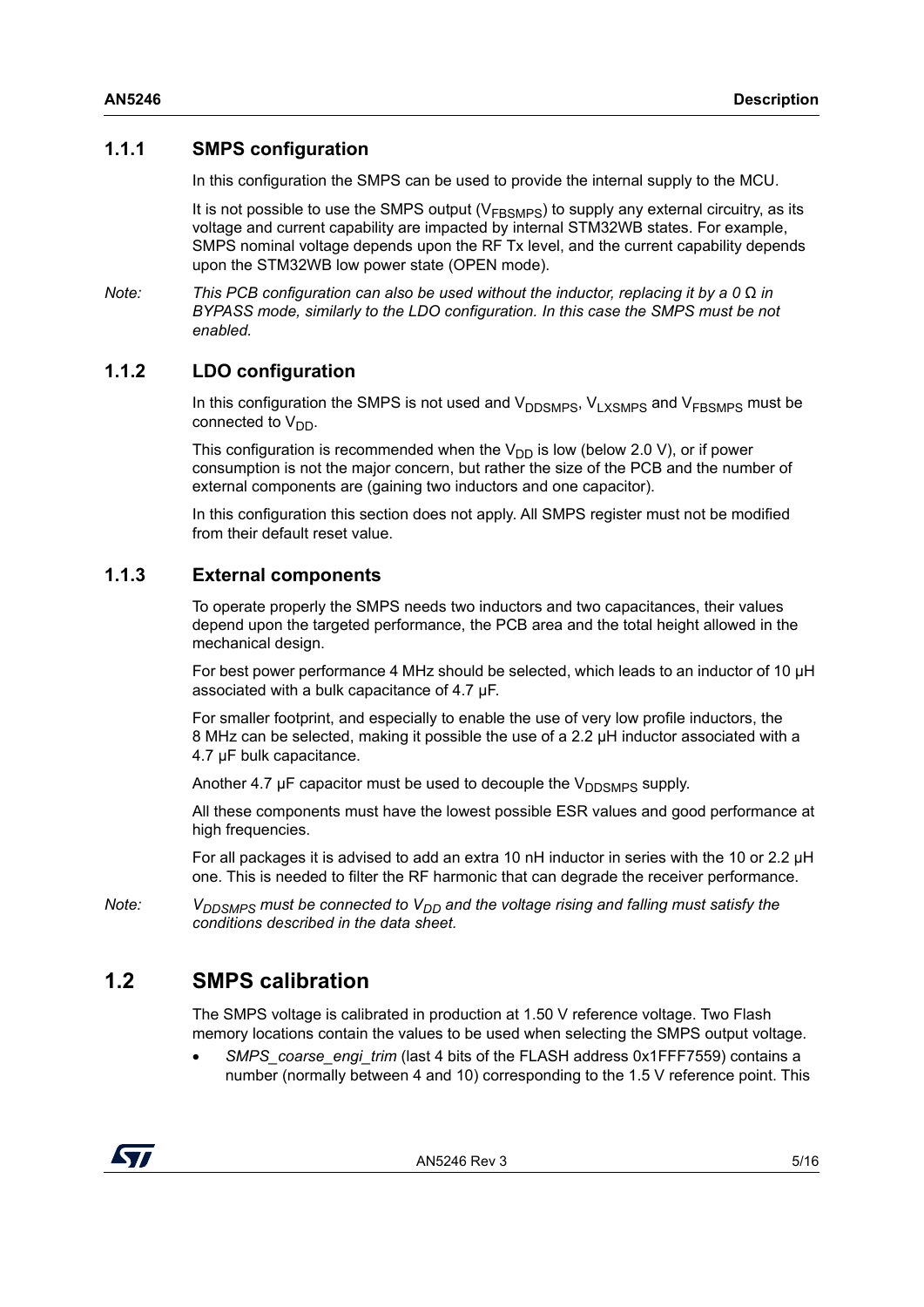value is automatically applied to the SMPS by the hardware, but can be overridden by writing PWR\_CR5.SMPSVOS bits.

*SMP\_fine\_engi\_trim* (byte at the FLASH address 0x1FFF7549) are automatically applied to the SMPS by the hardware.

# <span id="page-5-0"></span>**1.3 SMPS programming**

### <span id="page-5-1"></span>**1.3.1 Programming registers**

A set of registers allows the user to enable the SMPS, select its clock frequency (8 or 4 MHz), output voltage and max current capability. It can also enable the automatic fall-back to BYPASS mode if the  $V_{DD}$  voltage drops below a given level (V<sub>BORH</sub>).

#### **PWR\_CR5.SMPSEN (Read/Write)**

Enables SMPS step-down converter. This bit must be set to enable the SMPS.

- 0: SMPS step-down converter SMPS mode disabled.
- 1: SMPS step-down converter SMPS mode enabled.

This bit is reset to 0 when the SMPS is automatically switched to Standby mode due to the  $V_{DD}$  voltage falling below the BORH threshold (assuming PWR\_CR5.BORHC = 1).

Default value: 0 (this bit is not reset when existing from Standby mode).

V<sub>DDSMPS</sub> must be higher than 1.95 V when the SMPS is enabled.

#### **PWR\_CR5.SMPSVOS[3..0] (Read/Write)**

SMPS step-down converter voltage output setting. Refer to *[Section](#page-9-1) 2.1* to select the appropriate SMPS output voltage.

SMPS step-down converter output voltage is given by the equation

$$
V_{\text{FBSMPS}} = 1.5 \text{ V} + (\text{SMPSVOS} - \text{SMPS\_coarse\_engi\_trim}) \times 50 \text{ mV}
$$

which gives

SMPSVOS = (VFBSMPS – 1.5 V) / 50 mV + *SMPS\_coarse\_engi\_trim*

These bits are initialized at startup with the factory-programmed value corresponding to the trimming voltage (1.5 V), and can subsequently be updated by overwriting them.

#### **PWR\_CR5.SMPSSC[2..0] (Read/Write)**

SMPS step-down converter maximum output current selection. This value can be changed when the application supply is unable to deliver the default maximum current.

Maximum SMPS output current is limited to 80 mA + SMPSSC x 20 mA.

Default value: 7 (220 mA max): this bit is not reset when existing from Standby mode.

Note that the current limitation is approximate (±30%).

The current limitation has impact on the peak current when waking up from Low power mode and on the SMPS efficiency. The SMPS efficiency degradation starts to be measurable at one half of the limitation value. The highest the current limitation, the best is the SMPS efficiency, but also the highest is the peak current when waking up.

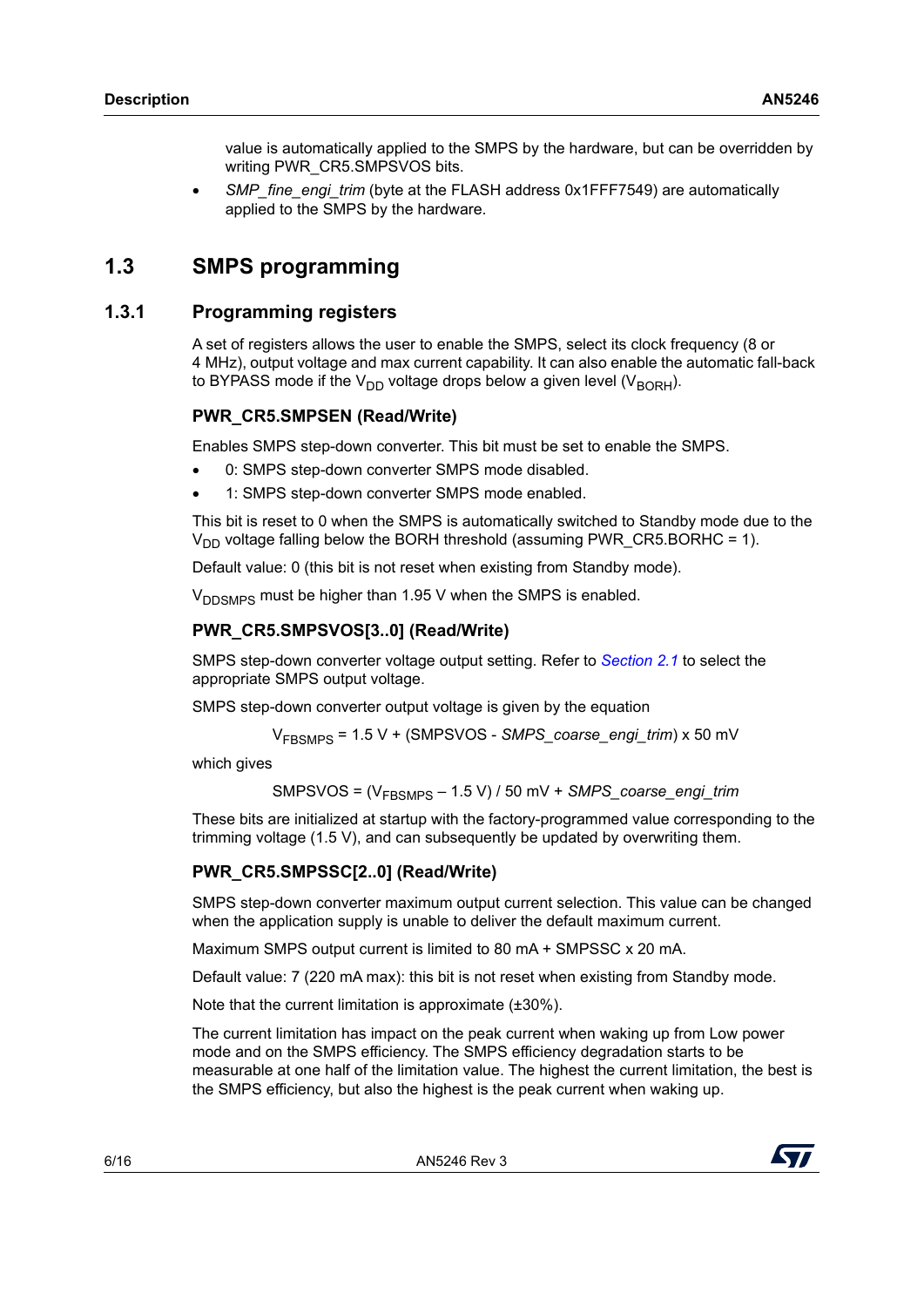The current limitation has also effect on the wakeup time, as described in *[Section](#page-10-1) 2.2*.

#### **PWR\_CR3.EBORHSMPSFB (Read/Write)**

Enables CPU1 Interrupt when BORH forces the SMPS in BYPASS mode.

- 0: Interrupts BORHF and SMPSFBF to CPU1 disabled.
- 1: interrupts BORHF and SMPSFBF to CPU1 enabled.

Default value: 0 (this bit is not reset when existing from Standby mode).

CPU1 needs to manage the  $V_{DD}$  rising using the PVD or ADC to switch back from BYPASS to SMPS mode.

#### **PWR\_CR5.BORHC (Read/Write)**

BORH configuration selection.

- 0: BORH will generate a system reset.
- 1: BORH will force SMPS step-down converter in BYPASS mode. Note that the BORL will still generate a system reset if  $V_{DD}$  continues to fall.

Default value: 0 (this bit is not reset when existing from Standby mode).

*Note: To operate properly the BORH Level must have be programmed in the corresponding option byte (0x1FFF8000.BORLEV[2..0] > 000). If the BORH function is enabled, it adds an extra consumption of about 1.1 µA in all low power modes.*

### **RCC\_SMPSCR.SMPSSEL[1..0] (Read/Write)**

SMPS step-down converter clock selection. Set by software to select SMPS step-down converter clock source (SMPSCLK).

- 00: HSI selected as SMPS step-down converter clock.
- 01: MSI selected as SMPS step-down converter clock (the MSITRANGE shall be set to a supported value, i.e. one among 16, 24, 32 or 48 MHz).
- 10: HSE selected as SMPS step-down converter clock.
- 11: Reserved.

**Warning: Before entering low power modes (Stop1, Stop2, Standby, or Shutdown) set the SMPSSEL to select the same clock source as selected for the system clock in SW in Clock configuration register (RCC\_CFGR).**

*Note: As the RF can force the SMPS to use the HSE clock, at any given time the real SMPS clock in use must be read in RCC\_SMPSCR.SMPSSWS[1..0]. Recommended choices are HSI and HSE.*

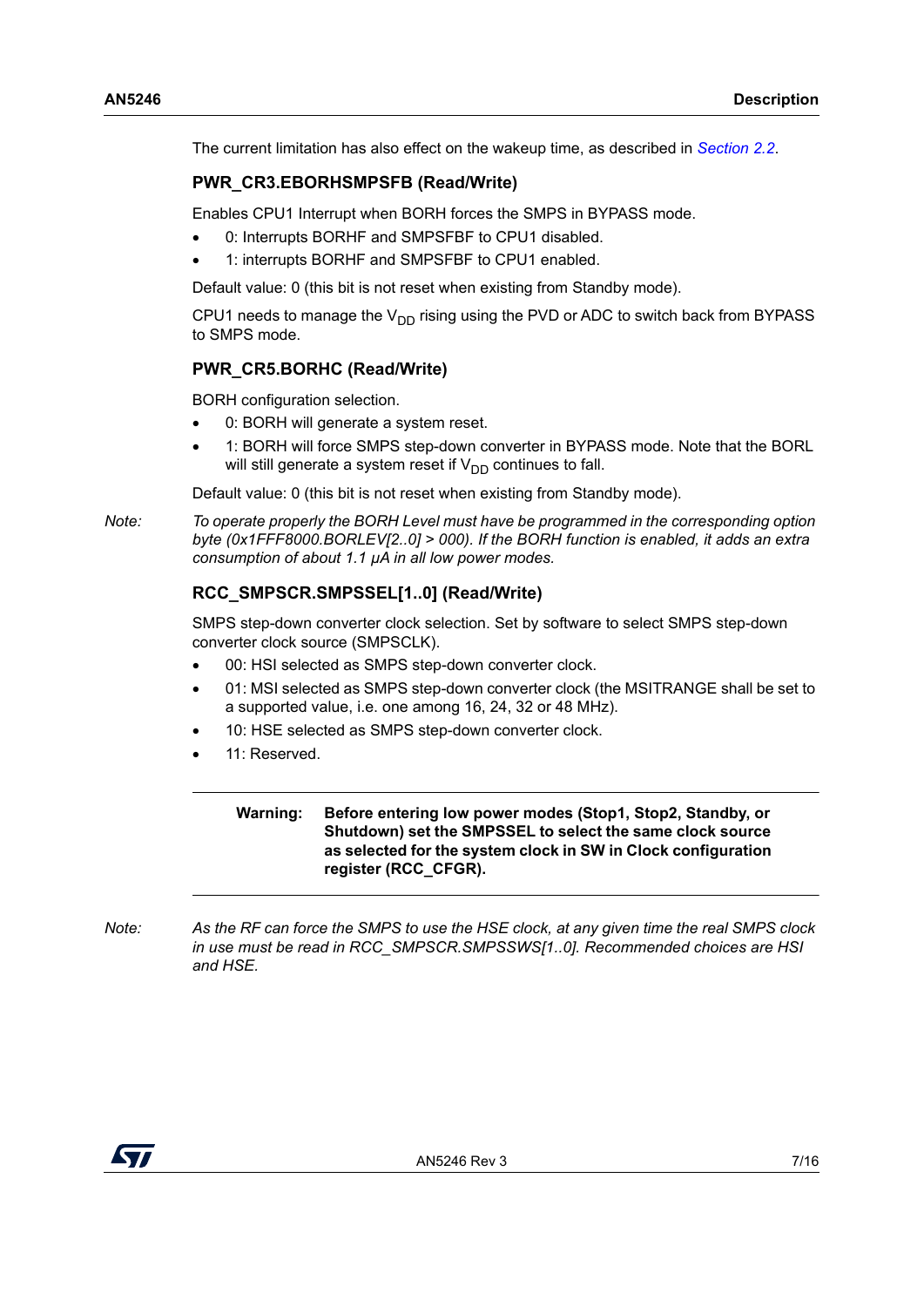### **RCC\_SMPSCR.SMPSDIV[1..0] (Read/Write)**

SMPS step-down converter clock prescaler. Set by software to control the division factor of the SMPS step-down converter clock.

- 00: SMPS clock is 8 MHz, valid only for HSI, HSE and MSI (16, 32 or 48 MHz).
- 01: SMPS clock is 4 MHz, valid only for HSI, HSE and MSI (16, 24, 32 or 48 MHz).
- 1x: Reserved.

#### **PWR\_SCR.CSMPSFBF (Write only)**

Clears SMPS step-down converter forced in BYPASS interrupt flag for CPU1 (enabled with PWR\_CR3.EBORHSMPSFB = 1). Setting this bit clears the SMPSFBF flag in the PWR\_SR1. This bit is always read 0.

### <span id="page-7-0"></span>**1.3.2 Status registers**

#### **PWR\_SR2.SMPSF (Read only)**

SMPS step-down converter SMPS mode Ready status. This bit indicates that the SMPS step-down converter is in SMPS regulation mode. This bit can be used to check that the SMPS has finished its transition from the BYPASS mode to the RUN mode and that its targeted output voltage, described in PWR\_CR5.SMPSVOS[3..0] has been reached.

- 0: the SMPS step-down converter is not ready.
- 1: the SMPS step-down converter is ready.

### **PWR\_SR1.SMPSFBF (Read only)**

This bit is set when the SMPS step-down converter is enabled in SMPS mode and forced in BYPASS mode due to the BORH threshold. This bit can be used to detect that the interrupt event has occurred and this bit must be cleared with PWR\_SRR.CSMPSFBF.

- 0: the SMPS step-down converter is not in BYPASS mode (either in OPEN or SMPS mode).
- 1: the SMPS step-down converter has been forced in BYPASS mode due to the automatic BYPASS mode selection and  $V_{DD}$  voltage has decreased below BORH value.

Default value: 0 (this bit is not reset when existing from Standby mode).

### **PWR\_SR2.SMPSBF (Read only)**

SMPS step-down converter bypass mode status. This bit indicates that the SMPS step-down converter is in BYPASS mode.

- 0: the SMPS step-down converter is not in BYPASS mode (either in OPEN or SMPS mode).
- 1: the SMPS step-down converter is in BYPASS mode.

#### **RCC\_SMPSCR.SMPSSWS[1..0] (Read only)**

SMPS step-down converter clock switch status. Set and cleared by hardware to indicate which clock source is currently used as SMPS step-down converter clock when SMPS is enabled. Whenever the HSE is active it is used regardless of the settings in SMPSSEL.

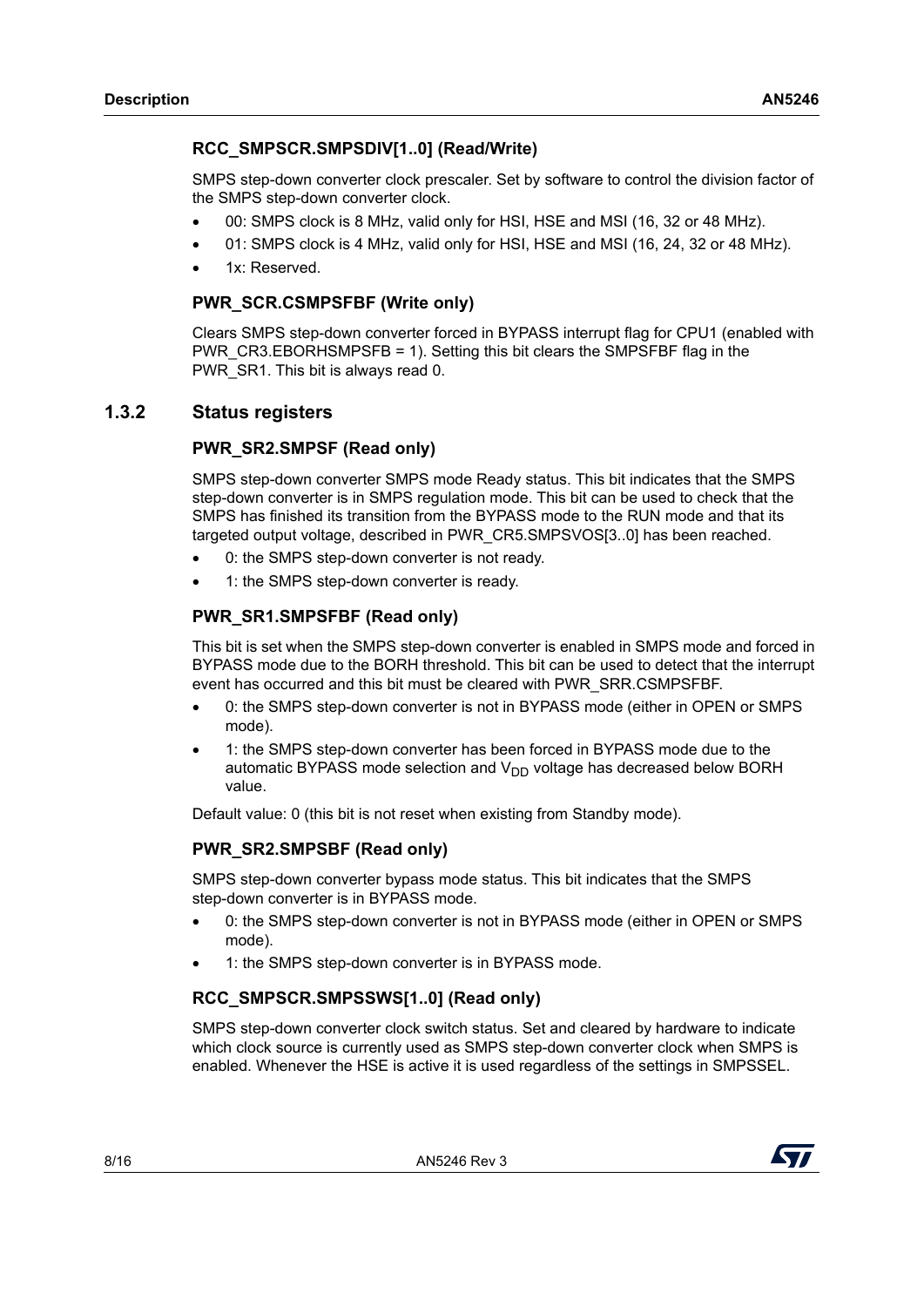Whenever the SMPS step-down converter is disabled in PWR\_CR5.SMPSEN no clock is used.

- 00: HSI oscillator used as SMPS step-down converter clock
- 01: MSI oscillator used as SMPS step-down converter clock
- 10: HSE used as SMPS step-down converter clock
- 11: no clock used

Reset value: 3 (no clock).

## <span id="page-8-0"></span>**1.4 Selecting SMPS clock on exit from low power modes**

On a POR or NRST pin reset or when waking up from Shutdown the SMPSSEL is forced by hardware to select MSI (value b01). When waking up from Standby the SMPSSEL is forced by hardware to select HSI (value b00). When waking up from Stop modes the SMPSSEL is forced by hardware to select the MSI or HSI clock as defined in RCC\_CFGR.STOPWUCK.

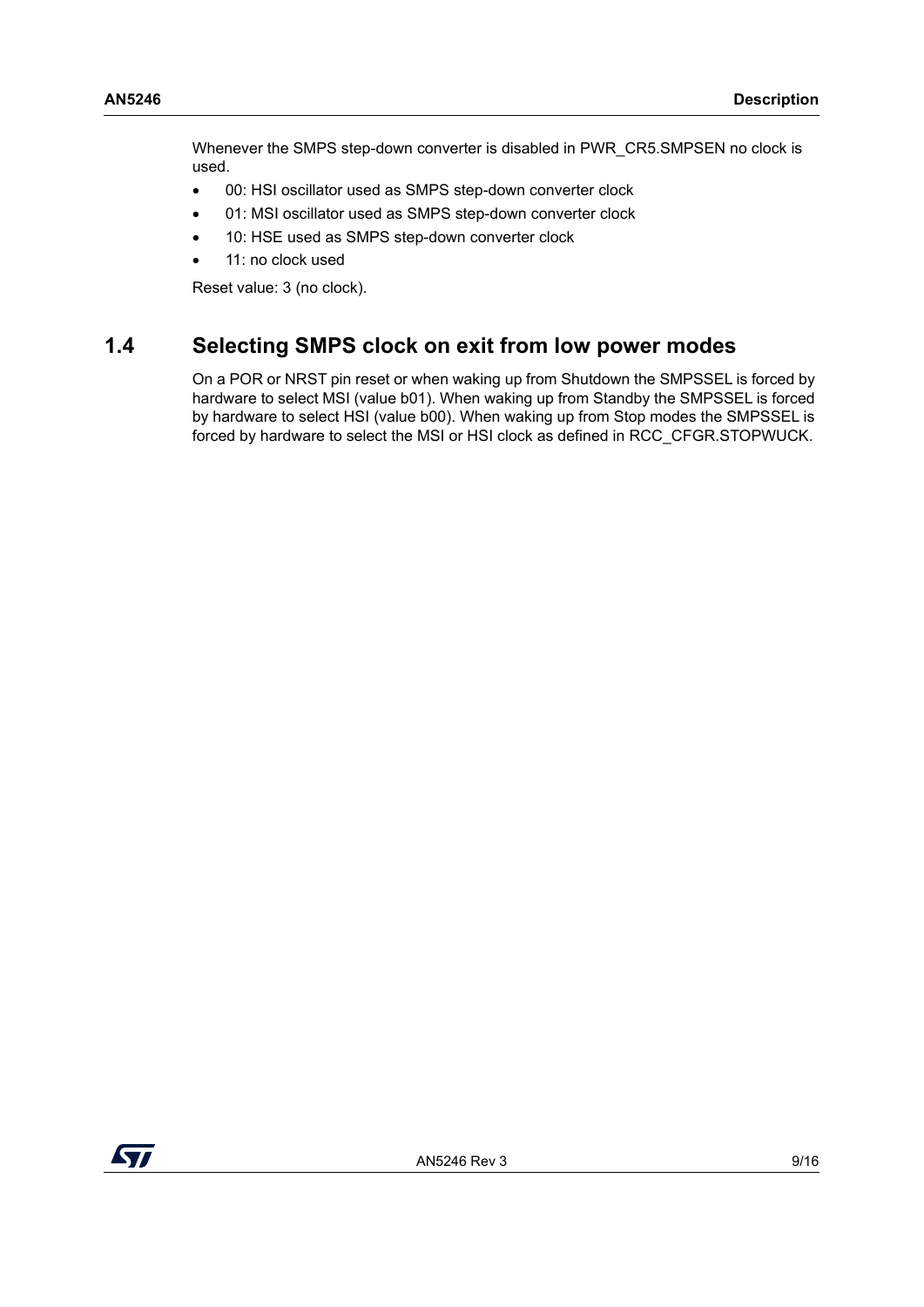# <span id="page-9-0"></span>**2 SMPS impact at system level**

## <span id="page-9-1"></span>**2.1 Selecting the output voltage**

The application need to set the SMPS voltage according with different parameters:

- minimum voltage requirement for the digital part to operate properly
- minimum voltage requirement to properly transmit, with no distortion, the wanted maximum RF transmit signal
- margin due to V<sub>FBSMPS</sub> load current consumption
- margin due to accuracy of the SMPS production trimming.

To operate properly, the digital part of the STM32WB microcontrollers needs the  $V_{\text{FRSMPS}}$  to never drop below 1.4 V.

For the RF part, the  $V_{FBSMPS}$  must be set to at least the following voltage depending of the wanted TX signal:

- ≥ 1.40 V for TX codes ≤ 29
- ≥ 1.55 V for TX code 30
- ≥ 1.70 V for TX code 31 (max power)

The SMPS has a load regulation where  $V_{FBSMPS}$  depends on the  $I_{SMPS}$  current consumed by the STM32WB. Note that the maximum SMPS output current capability is 80 mA overall. *[Figure 2](#page-9-2)* illustrates a measurement of the load impact on the SMPS output voltage (independent from  $V_{DD}$ , and the impact of the 10 µH inductor on the  $V_{FBSMPS}$  is very low).

<span id="page-9-2"></span>



10/16 AN5246 Rev 3

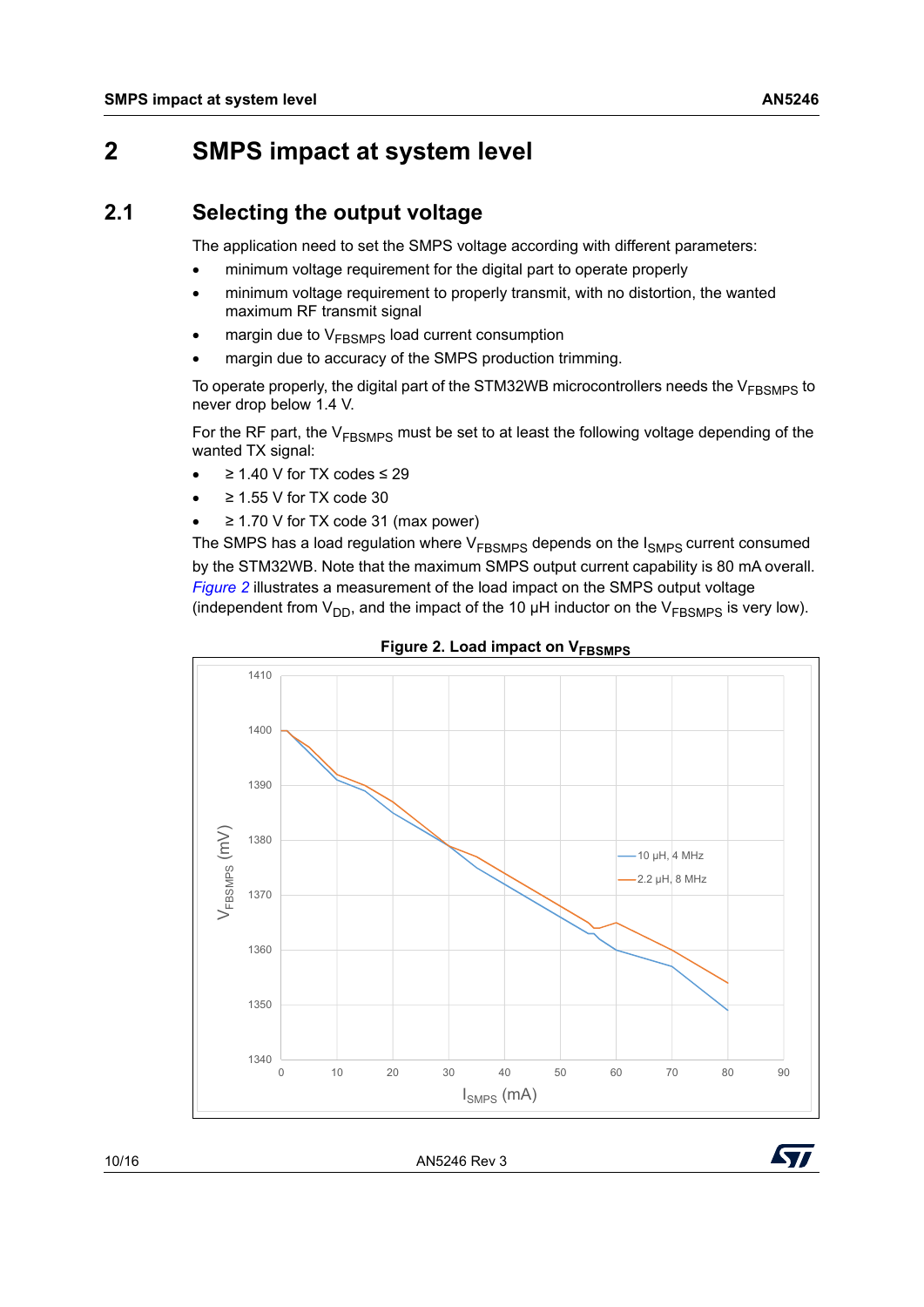*Note:* The V<sub>FBSMPS</sub> load impact depends on the selection of the coil and can be significantly *worse at high (>85 °C) temperatures.*

Finally, the SMPS trimming is performed with a ±10 mV accuracy.

### <span id="page-10-0"></span>**2.1.1 Numerical examples**

To design a product with a maximum TX level of +0 dBm (Tx Code = 25) and a digital activity at 30 mA maximum, set the  $V_{FBSMPS}$  at a voltage higher than 1.4 V + 21 mV (see *[Figure](#page-9-2)* 2 to calculate the load impact independently from  $V_{FBSMPS}$ ) + 10 mV (trimming accuracy), that is  $V_{FBSMPS}$  > 1.431 V, which gives 1.450 V ( $V_{FBSMPS}$  = 1.45 V to be used in the equation defined in *[Section](#page-5-1) 1.3.1*).

To design a product with a maximum TX level of +6 dBm (Tx Code = 31) and a digital activity at 50 mA maximum, set the  $V_{\text{FBSMPS}}$  at a voltage higher than 1.7 V + 34 mV (see *[Figure](#page-9-2)* 2 to calculate the load impact independently from  $V_{FRSMPS}$ , for the 10 µH case) + 10 mV (trimming accuracy), that is  $V_{\text{FSMPS}} > 1.744$  V, which gives 1.750 V ( $V_{\text{FRSMPS}}$  = 1.75 V to be used in the equation defined in *[Section](#page-5-1) 1.3.1*).

It is worth to remind that the SMPS efficiency increases when the difference between  $V_{FRSMPS}$  and  $V_{DD}$  is high.

## <span id="page-10-1"></span>**2.2 Startup time when in Stop1 or Stop2 mode**

The SMPS is automatically stopped when entering Stop1 or Stop2 modes.

To save power its output capacitor is kept charged while in Stop1 / Stop2 modes. The capacitor charge will evolve because of the various leakage currents (capacitor, PCB, STM32WB input), so its voltage will be different when the system will wake up. Before restarting the CPU it is important that the capacitor voltage has reached at least 1.4 V, to ensure proper operation of the digital part of the chip. A special mechanism ensures to release the CPU only if this voltage is high enough.

When restarting from Stop1 / Stop2, STM32WB MCUs start the SMPS (and its clock system) only when  $V_{FBSMPS}$  reaches 1.4 V (or above), and releases the CPU.

This mechanism can add a delay between the wakeup source and the real CPU startup.

The measurements show the extra delay to add to the normal Stop1 / Stop2 wakeup time, considering two extreme cases:

- Typical: the Stop1 / Stop2 duration is short enough (in this measurement the Stop2 duration is 10 µs at ambient temperature) to consider that the SMPS bulk capacitor voltage has not changed significantly.
- Max: the Stop1 / Stop2 duration is longer (in this measurement the Stop2 duration is 100 ms with a forcing discharge of the bulk capacitor through a resistor simulating the leakage down to 0 V).

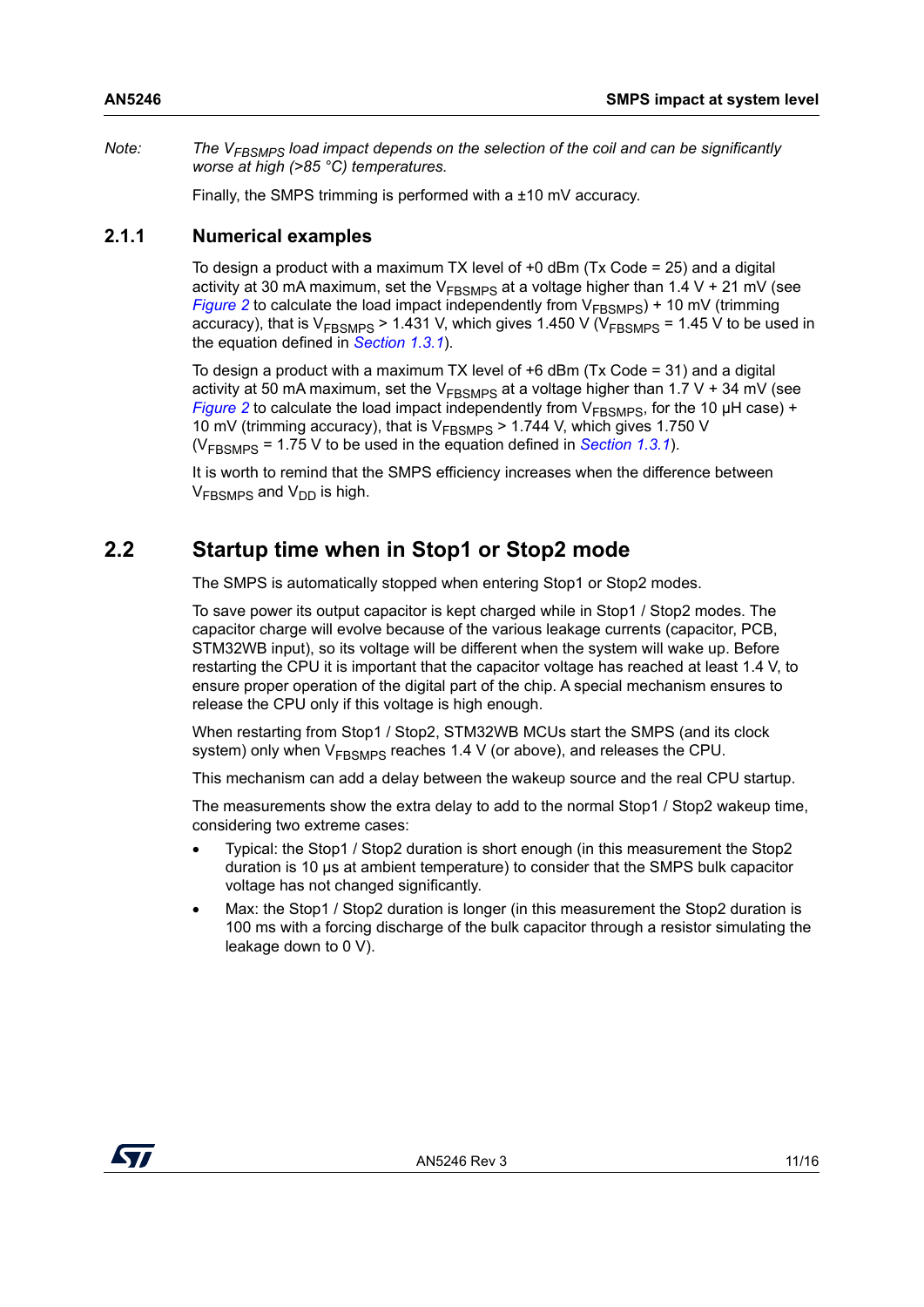<span id="page-11-2"></span>

Figure 3. Additional startup time (I<sub>LOAD</sub> = 10 mA)

These measurements show the impact of the maximum output current selection (PWR\_CR5.SMPSSC), the current limiting the reloading of the 4.7 µF bulk capacitor (80 and 200 mA).

# <span id="page-11-0"></span>**2.3 STM32WB SMPS specificities**

### <span id="page-11-1"></span>**2.3.1 Rollback current when SMPS voltage decreases**

When the SMPS is operating and its output voltage decreases, instead of consuming the charge stored in the bulk capacitance, the SMPS rollback this charge into  $V_{\text{DDSMPS}}$ . This charge is partially absorbed by the decoupling capacitances connected on  $V_{\text{DDSMPS}}$  and  $V_{DD}$  and the impedance of the power supply.

This situation happens each time  $V<sub>FBSMPS</sub>$  decreases, for example:

- moving from the BYPASS to SMPS mode (transition from  $V_{\text{FBSMPS}} = V_{\text{DD}}$  to 1.4 V)
- moving from Tx = +6 dBm ( $V_{\text{FBSMPS}}$  = 1.7 V) to Tx = 0 dBm ( $V_{\text{FBSMPS}}$  = 1.4 V).

On systems where the power supply (or the remaining part of the application) cannot sink this extra current there is a  $V_{DD}$  increase. This increase is directly proportional to the ratio between the bulk and the decoupling capacitances, a simplest way to limit it is to increase the decoupling capacitance.

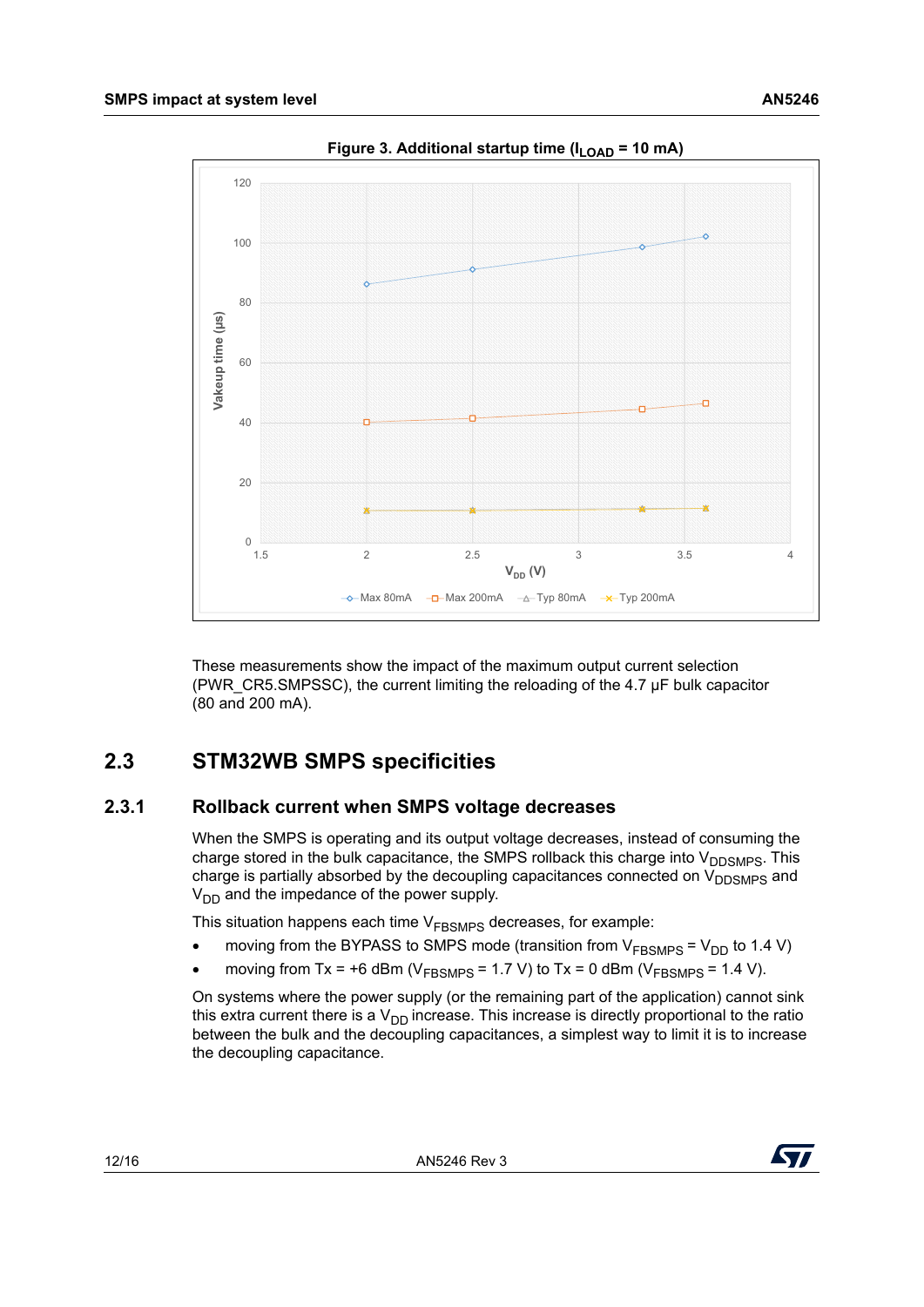## <span id="page-12-0"></span>**2.3.2 Inrush current at power ON**

As the SMPS starts in BYPASS mode when powering up, the bulk capacitance needs to be powered when  $V_{DD}$  rises. At start up, when the  $V_{DD}$  voltage enters the 0.7 to 1.0 V range, the SMPS PMOS starts to conduce and V<sub>FBDSMPS</sub> follows V<sub>DDSMPS</sub>. This leads to a temporary inrush current that can be as high as 1.1 A if the power supply is strong enough.

<span id="page-12-2"></span>



## <span id="page-12-1"></span>**2.3.3 VLXSMPS overrides absolute maximum ratings**

In normal operation  $V_{LXSMPS}$  temporary exceeds  $V_{DD}$  and can be lower than  $V_{SS}$ .

This happens at each SMPS cycle (8 or 4 MHz) when both the NMOS and PMOS switches are open, due to the fact that the inductor current flows across the bulk diodes toward V<sub>DDSMPS</sub> and V<sub>SSSMPS</sub>.

This effect is taken into account in ST qualification process and does not affect life time, quality and reliability of the product.

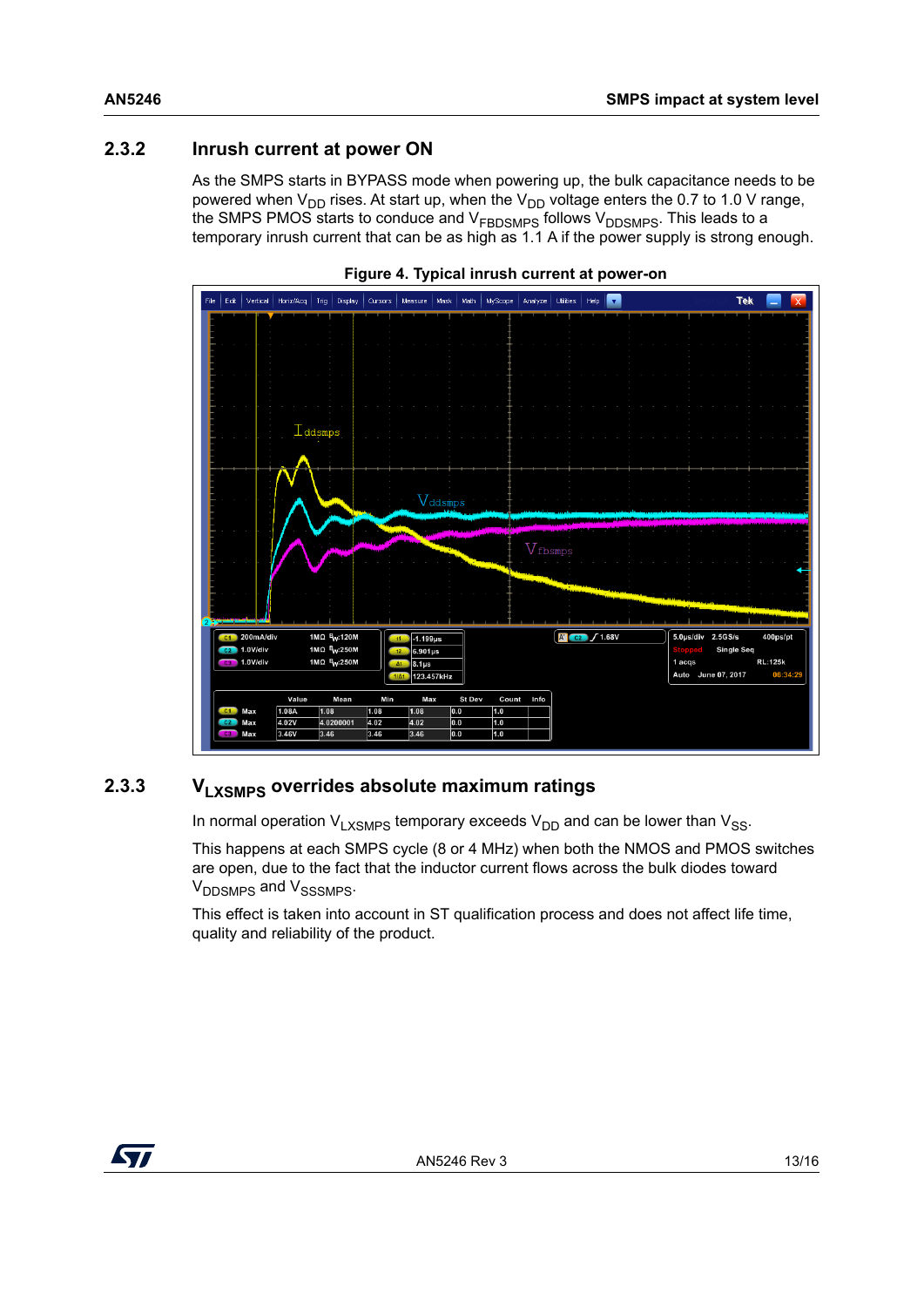# <span id="page-13-0"></span>**3 Conclusion**

The main functionalities and characteristics of the STM32WB Series MCUs built-in switched mode power supply (SMPS) are described in this application note.

This circuit block optimizes the RF transceiver performance and the power consumption in applications based on Bluetooth® Low Energy and IEEE 802.15.4 protocols.

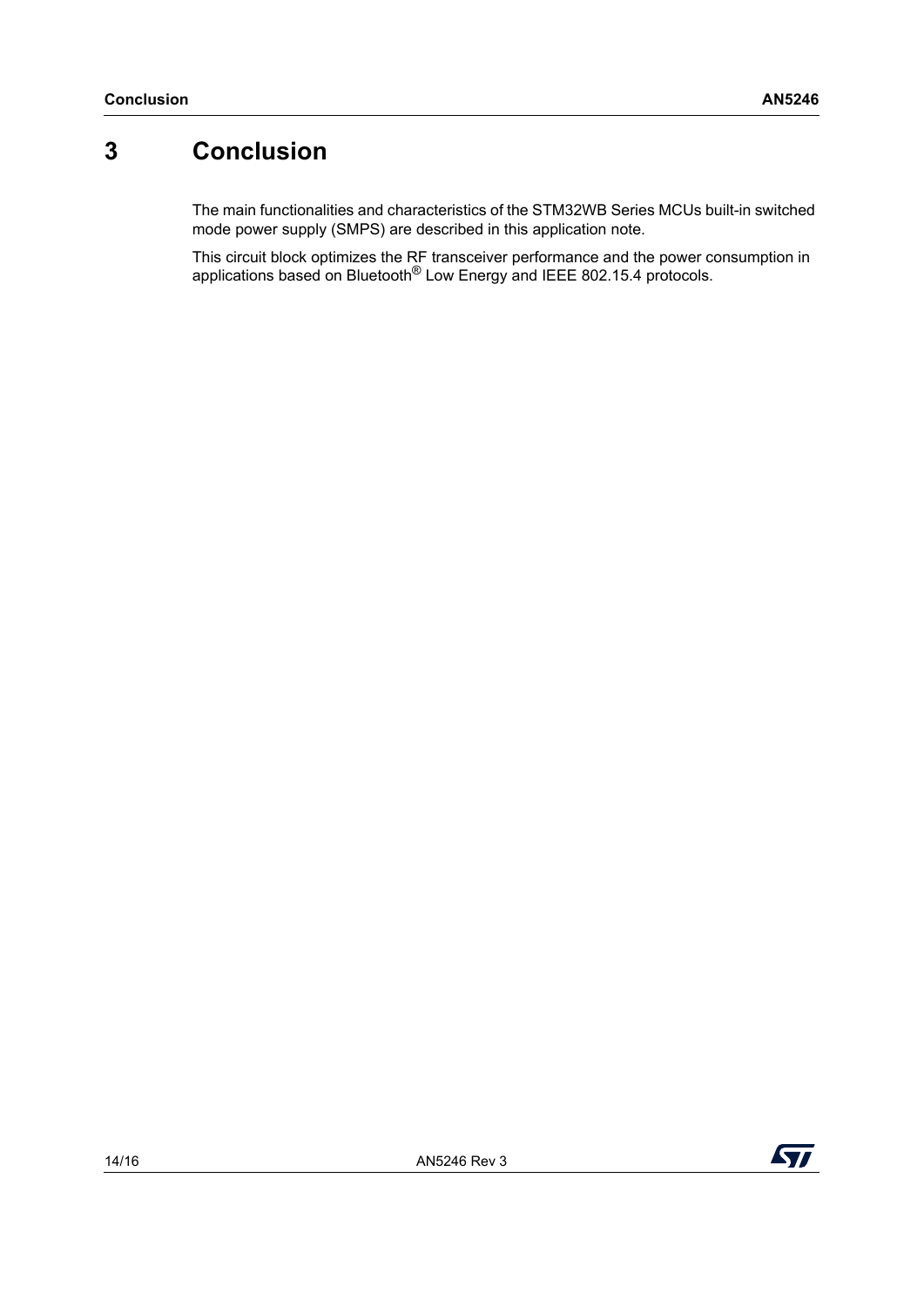# <span id="page-14-0"></span>**4 Revision history**

| Date        | <b>Revision</b> | Changes                                                                                                                                                                                        |
|-------------|-----------------|------------------------------------------------------------------------------------------------------------------------------------------------------------------------------------------------|
| 28-Nov-2018 |                 | Initial release.                                                                                                                                                                               |
| 18-Feb-2019 | 2               | Changed document classification, from ST restricted to Public.<br>Updated Section 1.1.2: LDO configuration and Section 1.1.3:<br><b>External components.</b>                                   |
| 20-Nov-2020 | 3               | Updated Section 1: Description, Section 1.1.2: LDO configuration,<br>Section 1.3.1: Programming registers, Section 2.1: Selecting the<br>output voltage and Section 2.1.1: Numerical examples. |

| Table 1. Document revision history |
|------------------------------------|
|------------------------------------|